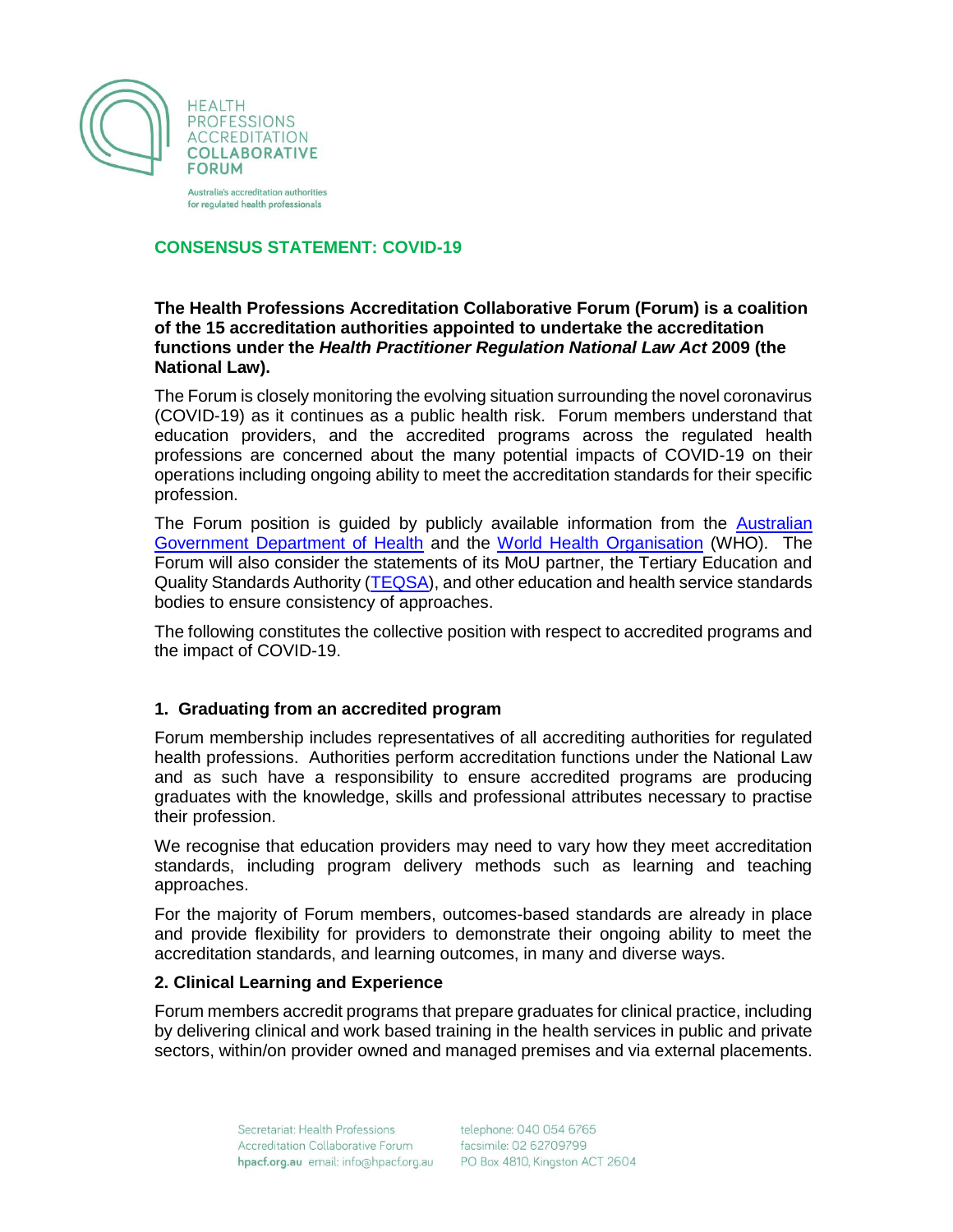

Australia's accreditation authorities for regulated health professionals

Forum members understand that health profession program providers will need to respond to the additional demands placed on clinical staff and facilities, and this may result in changes in students' clinical learning and experience.

Given the complexity of and variation in the clinical environments in which health profession students learn their clinical skills and gain clinical experience, the impact on access to clinical learning opportunities will be profession specific. The Forum encourages providers to contact the accreditation authority for their profession to discuss specific circumstances about accredited programs as required. The onus remains with the accredited program provider to ensure that students are able to access the clinical learning and experience needed to meet program outcomes.

#### **3. Student numbers**

Travel bans and restrictions have impacted the Australian education sector significantly.

Providers planning changes to student numbers in their health profession programs should consider the relevant profession's accreditation standards concerning student admission criteria and student support, as well as requirements that program resources, including clinical placements continue to be adequate to support the student cohort.

COVID-19 is having a significant impact on many individuals and their families, and organisations around the world. Accreditation authorities recognise that students, as the health practitioners of the future, and staff have an opportunity to contribute to the Australian health system response to this virus. Each accreditation authority will be happy to discuss any COVID-19 impacts related to accreditation.

A list of contact details is provided on the next page.

13 March 2020

telephone: 040 054 6765 facsimile: 02 62709799 PO Box 4810, Kingston ACT 2604